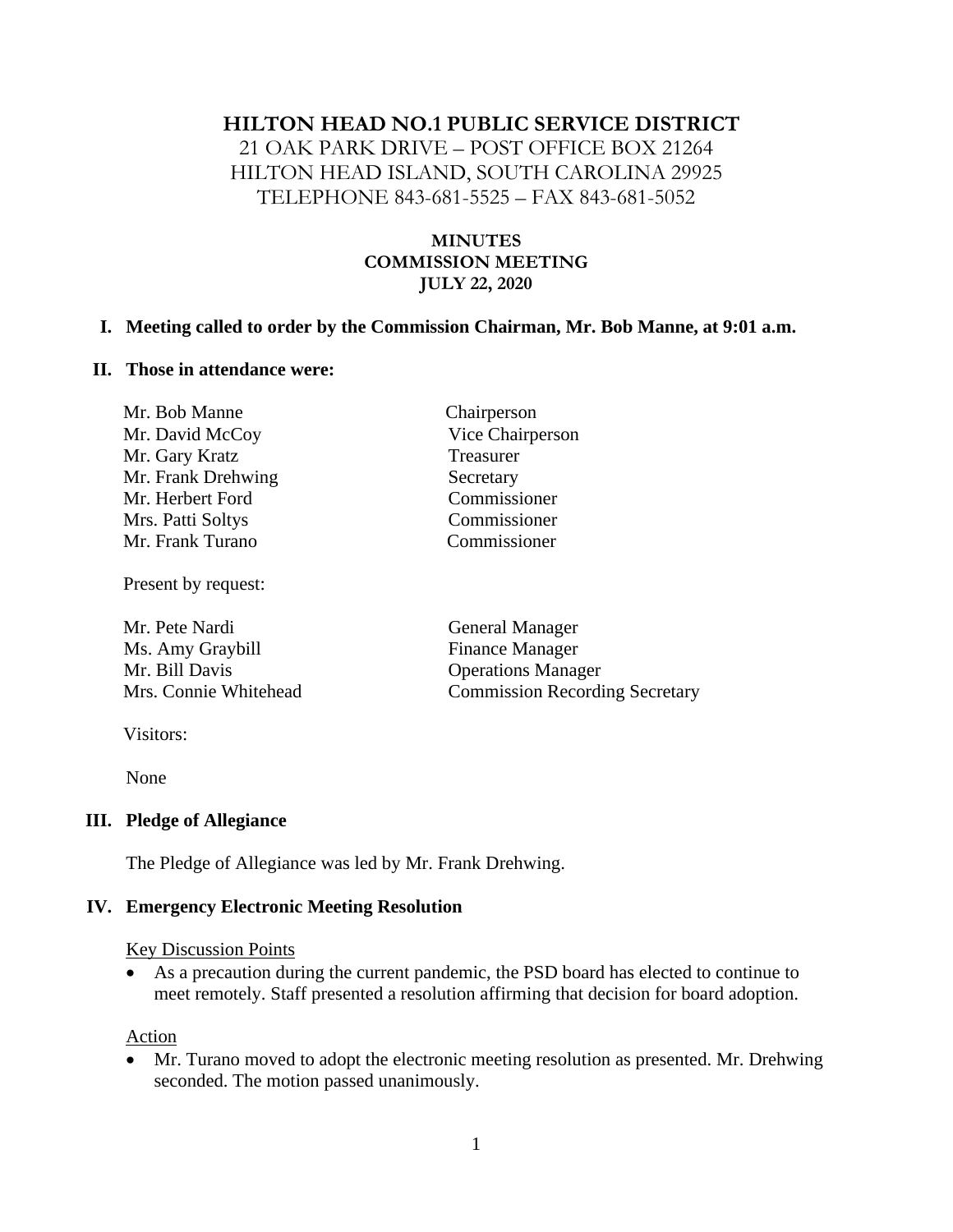## **V. Public Comment on Non-Agenda Items**

None

## **VI. Adoption of the Draft Minutes of the June 24, 2020, Regular Meeting**

Action

• Mr. Drehwing moved to adopt the minutes of the June 24, 2020, board meeting as presented. Mr. Turano seconded. The motion passed unanimously.

## **VII. General Manager's Report**

Key Discussion Points

- Mr. Nardi presented a monthly update report and an update on the PSD's FY '21 Annual Major Objectives. A copy of each is included in the agenda packet.
- A thank you letter from Deep Well to Ms. Graybill is included in the FYI section of the agenda packet. Mr. Nardi commended Ms. Graybill for being instrumental in Deep Well's acquisition of a more than \$17,000 COVID-19 aid grant from Xylem Watermark.
- Staff would like to hold a workshop with the Commission on the PSD's Future Water Supply Planning and include its hydrogeologist and water-supply consulting engineers. The next available opportunity to meet in person would be targeted for the workshop.

## **VIII. August Board Meeting**

Key Discussion Points

• The board discussed the format of the August board meeting and chose to meet via conference call.

## **IX. New Business**

## **A. Small and Minority Business Procurement Policy**

Key Discussion Points

- o Mr. Ford recently discussed with Mr. Nardi and Ms. Graybill the possibility of establishing a procurement policy that supports small and minority businesses.
- o The board directed Mr. Nardi and Ms. Graybill to research a draft policy for board review.
- o Mr. Nardi stated that a clause could be added to the current purchasing policy. A draft is anticipated for review at the August board meeting.

## **X. Executive Session to Discuss the GM Performance Review**

Action

- Mr. Manne moved to enter into executive session for the purpose of discussing the GM performance review. Mr. Turano seconded. The motion passed unanimously.
- Executive session began at 9:40 a.m.